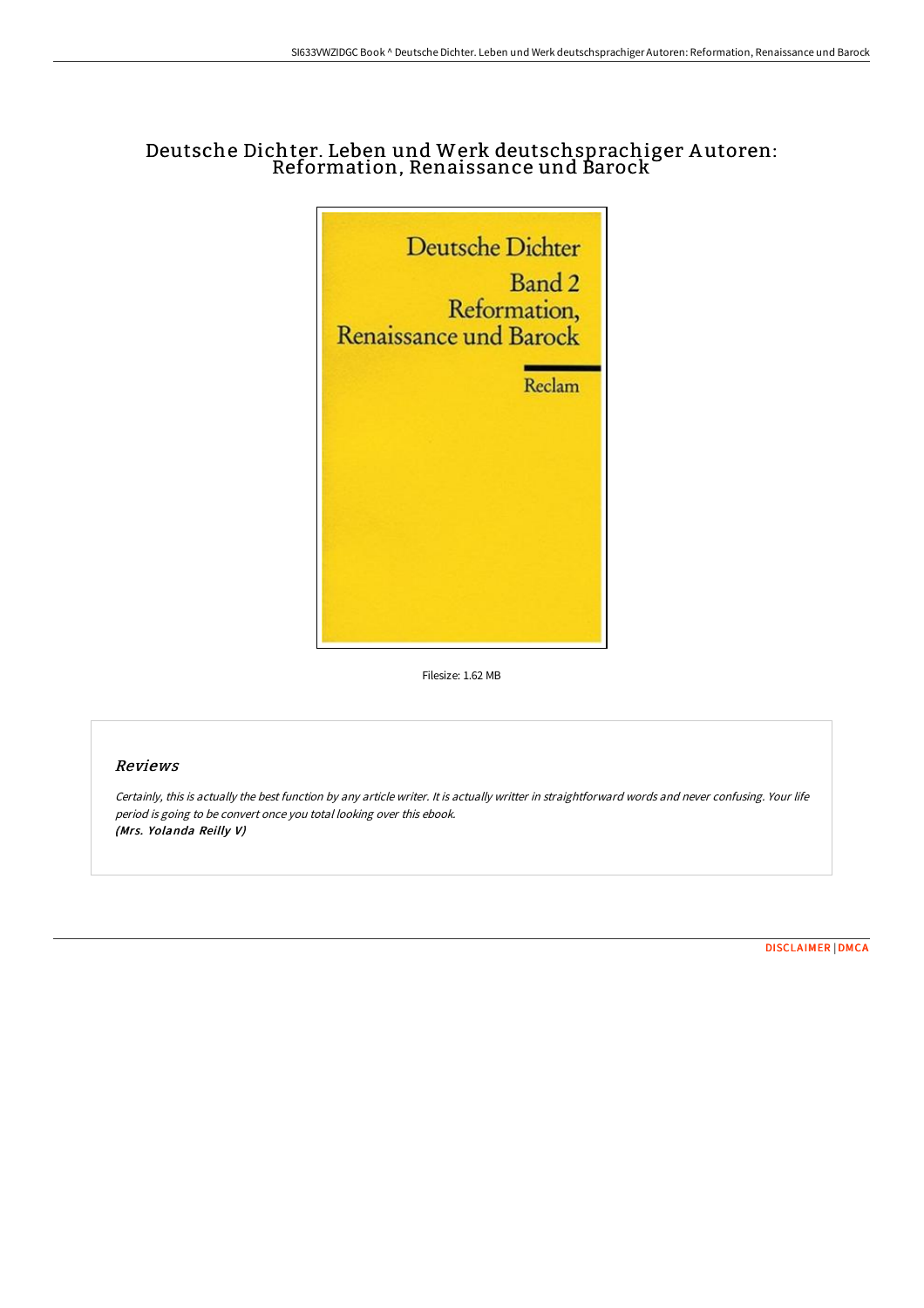### DEUTSCHE DICHTER. LEBEN UND WERK DEUTSCHSPRACHIGER AUTOREN: REFORMATION, RENAISSANCE UND BAROCK

⊕ **DOWNLOAD PDF** 

Philipp Jun. Gmbh Reclam, 1989. Taschenbuch. Book Condition: Neu. Neu Schnelle Lieferung, Kartonverpackung. Abzugsfähige Rechnung. Bei Mehrfachbestellung werden die Versandkosten anteilig erstattet. - Sebastian Brant - Thomas Murner - Martin Luther - Ulrich von Hutten - Hans Sachs - Jörg Wickram - Johann Fischart - Nicodemus Frischlin - Georg Rudolf Weckherlin - Friedrich Spee - Martin Opitz - Johann Michael Moscherosch - Friedrich von Logau - Simon Dach - Paul Gerhardt - Pegnitz-Schäfer - Paul Fleming - Andreas Gryphius - Christian Hofmann von Hofmannswaldau - Philipp von Zesen - Johann Jakob Christoffel von Grimmelshausen - Angelus Silesius - Kaspar Stieler - Catharina Regina von Greiffenberg - Anton Ulrich zu Braunschweig-Lüneburg - Daniel Casper von Lohenstein - Johann Christian Hallmann - Christian Weise - Abraham a Santa Clara - Quirinius Kuhlmann - Johann Beer - Christian Wernicke - Christian Reuter - Johann Christian Günther 471 pp. Deutsch.

Read Deutsche Dichter. Leben und Werk [deutschsprachiger](http://www.bookdirs.com/deutsche-dichter-leben-und-werk-deutschsprachige.html) Autoren: Reformation, Renaissance und Barock Online B  $\frac{1}{10}$ Download PDF Deutsche Dichter. Leben und Werk [deutschsprachiger](http://www.bookdirs.com/deutsche-dichter-leben-und-werk-deutschsprachige.html) Autoren: Reformation, Renaissance und Barock